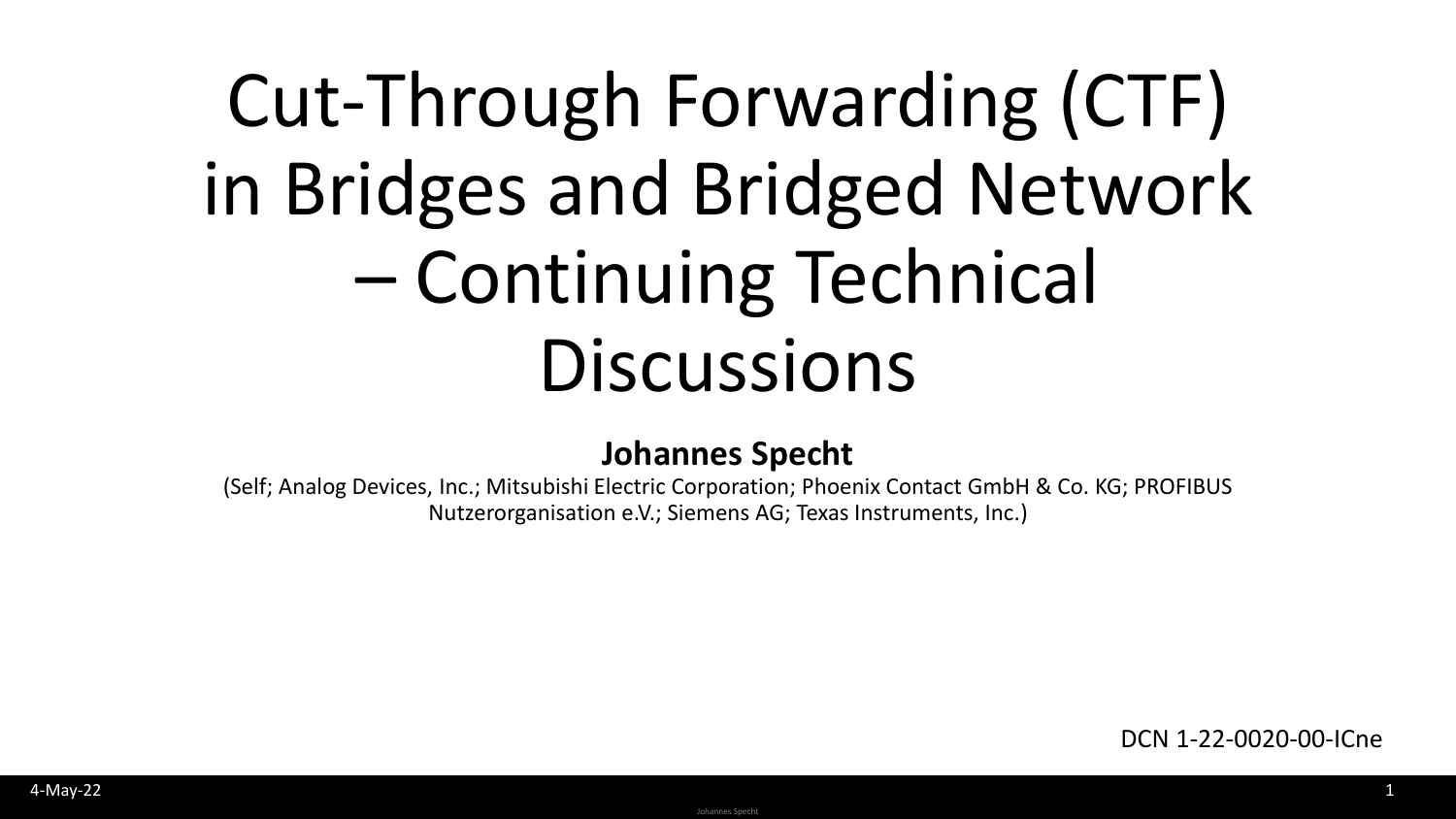### Introduction

- The discussions on April 27 2022, based on contribution https://www.ieee802.org/3/ad hoc/ngrates/public/calls/22\_0427/jones\_nea\_0 1\_220427.pdf provided some insights, including the following:
	- Better understanding of technical concerns on CTF/the proposed project P802.1DU.
	- More discussion appears needed for reaching a common understanding. However, today is the last scheduled NEA/Nendica joint ad hoc meeting on CTF.
- This slide set
	- Focus in near term discussion opportunities
	- Proposal for scheduling additional NEA/Nendica joint ad hoc meetings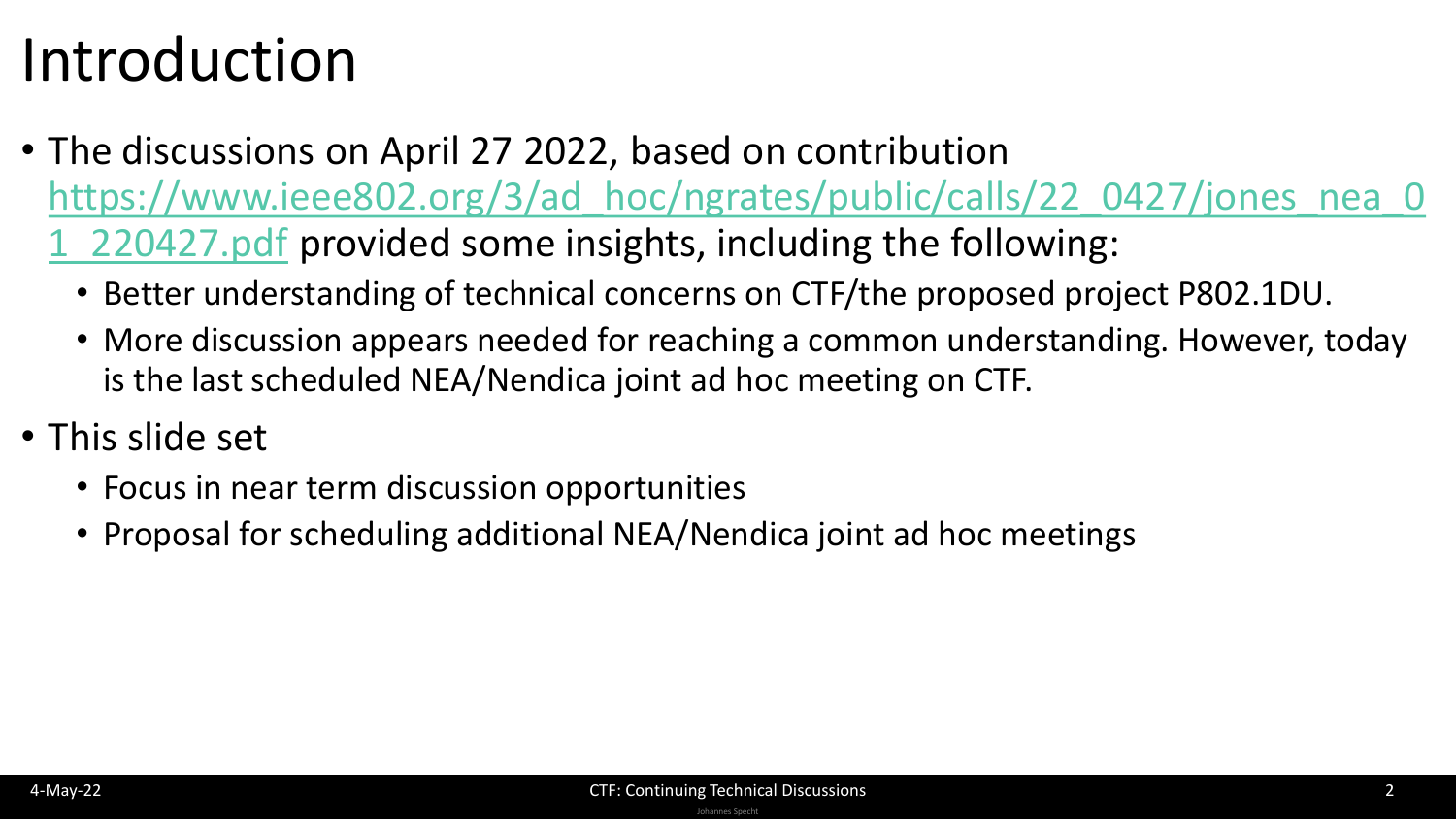### Recap

### Discussion: NEA & Nendica Joint Ad-Hocs - Potential Goals

• Analyze Standards

Source: https://mentor.ieee.org/802.1/dcn/22/1-22-0010-04-ICne-proposals-for-ctf-ad-hoc-progress.pdf

- list relevant standards
- summarize requirements, from standards, for frame error checking by the entities
- summarize understanding of service interfaces and the meaning and implications of atomicity in primitives
- summarize any inconsistency of MAC and higher-layer standards with a CTF standard
- Identify reasonable constraints
	- Examples: Forwarding no earlier than after reception of 64 octets, no CTF on slow-to-fast link speed transitions, no CTF from/to end stations ...
	- Document for consideration (and potential acceptance) by WGs during Stds development
- Compare options for standardization/allocate remaining issues Source: https://mentor.ieee.org/802.1/dcn/22/1-22-0010-04-ICne-proposals-for-ctf-ad-hoc-progress.pdf
	- P802.1DU alone
	- P802.1DU + IEEE WG 802.3 companion project

19-Apr-22

Cut-Through Forwarding (CTF) in Bridges and Bridged Network - Status Update

12

Source: <https://mentor.ieee.org/802.1/dcn/22/1-22-0017-02-ICne-cut-through-forwarding-ctf-in-bridges-and-bridged-network-status-update.pdf>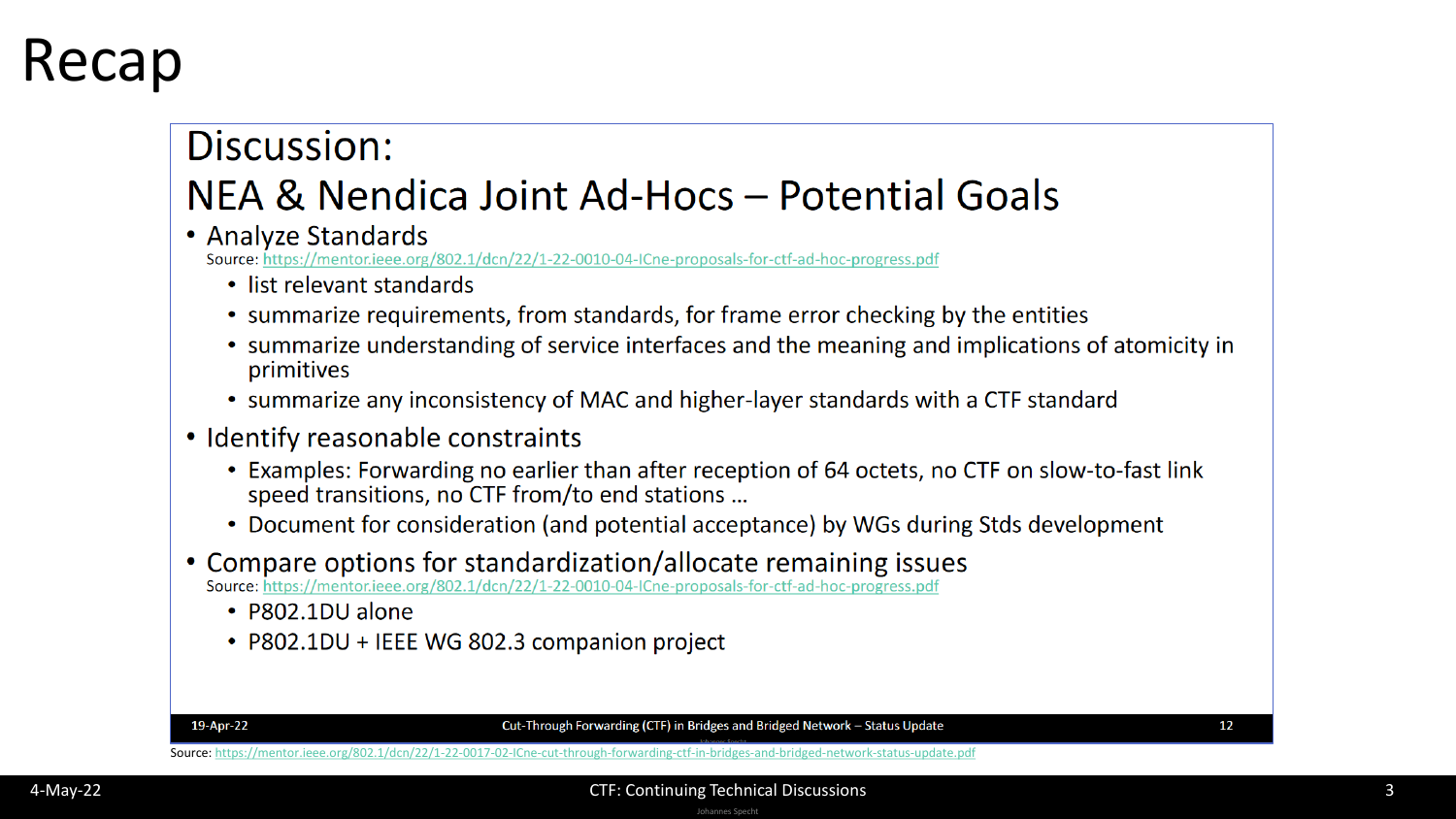## Proposal

#### • Three candidates proposed

(Days and times selected based on<https://doodle.com/meeting/participate/id/6dBx7BJa> )

1. 05-20@15:00-16:00 UTC

(Friday during week 1 of the 802.3 May Interim, starting one hour earlier than today's meeting)

- 2. 05-27@15:00-16:00 UTC (Friday during week 2 of the 802.3 May Interim, starting one hour earlier than today's meeting)
- 3. 06-01@16:00-17:00 UTC **OR** 06-03@15:00-16:00 UTC (Wednesday after the 802.3 May interim, starting at the same time as today's meeting **OR** Friday after the 802.3 May interim, starting one hour earlier than today's meeting)
- Note: Meetings can be cancelled (e.g., lack of contributions), so scheduling more meetings right now does not imply that all of these will happen.